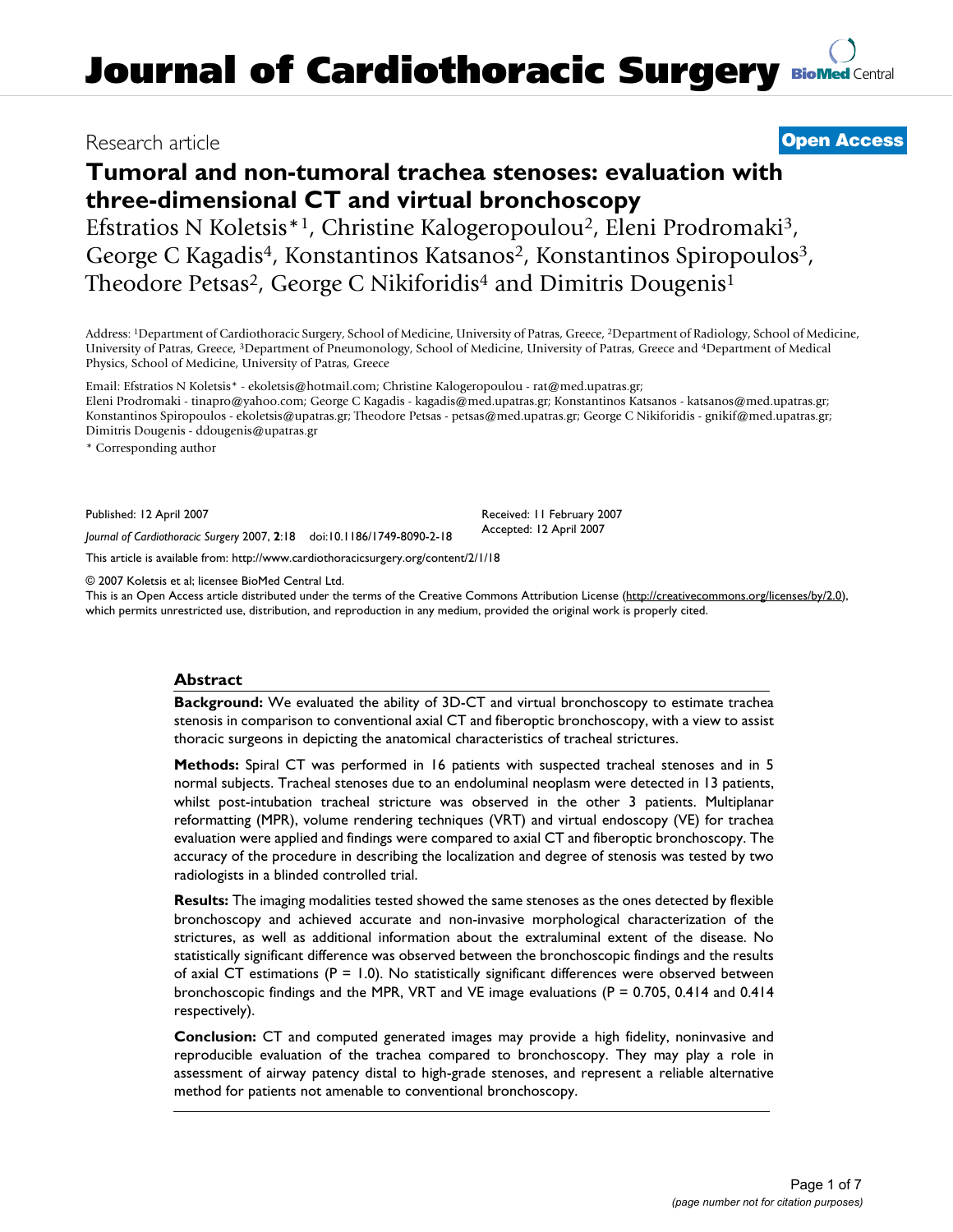# **Background**

Bronchoscopy is considered the "gold standard" for the detection and diagnosis of tracheobronchial pathology because it permits direct visualization of the airway lumen. However, bronchoscopy has potentially hazardous complications in the severely ill patients (profound oxygen desaturation in hypoxemic patients, tachycardia, cardiac arrhythmias, endoscopy-induced inflammation of the immunocompromised), and some technical limitations such as inability to evaluate airway calibre and morphology beyond a high-grade stenosis of the bronchial lumen. Furthermore, it is not an examination well-tolerated by all patients [1-4].

On the other hand, spiral CT is a well-tolerated procedure by all patients, and permits rapid data acquisition during a single breath hold. The acquired images provide detailed information regarding the tracheobronchial tree and its pathology. Moreover, two and three-dimensional (2D, 3D) images generated by CT data, provide additional information regarding airway pathology. A variety of computer processing algorithms can be applied in CT acquired data such as: multiplanar reformatting (MPR), shaded surface display (SSD), maximum or minimum intensity projection (MIP), volume rendering techniques (VRT) and more recently virtual endoscopy (VE) [5-12].

Virtual bronchoscopy is the specific application of VE for the tracheobronchial tree. It is not invasive and can produce views similar to those produced by conventional bronchoscopy. It can evaluate the airways beyond a highgrade stenosis and it can be performed in patients who cannnot tolerate bronchoscopy. The aforementioned advantages of the computer-generated images render them as a constant demand for the evaluation of these patients [13-15].

The aim of our study was to evaluate the capacity of the computer generated images (2D/3D images and virtual endoscopy) to accurately depict and characterize tracheal stenoses in comparison with conventional fiberoptic bronchoscopy.

# **Methods**

Spiral CT was performed in 16 patients who were referred for suspected trachea stenoses. Patient population involved 12 men and 4 women; age range 19–77 years, mean age: 62.3 years. Tumor was the cause of tracheal narrowing in 13 patients, while the rest 3 patients suffered from tracheomalacia secondary to prolonged intubation (Table 1). In addition, 5 normal subjects, who underwent computed tomography of the chest for atypical symptoms and had negative pathology were included as a control group.

All patients underwent fiberoptic bronchoscopy performed by an experienced pulmonologist, and the findings regarding the presence, localization and numbers of stenoses were used as standards of reference.

Pathologic diagnosis was established by analysis of specimens obtained during bronchoscopy (n = 12) or surgery  $(n = 1)$  or by evaluating the patients' clinical history  $(n = 1)$ 3).

We applied MPR, VRT and VE techniques in all patients in order to evaluate the tracheobronchial tree and thereafter, we compared the results with the existing transverse CT sections, and bronchoscopic findings.

# *Data Acquisition*

The CT data sets were acquired with a Somatom Plus 4 Power scanner (Siemens Medical Systems, Erlangen, Germany) at 140 kV and 189 mA, respectively. Spiral CT examinations were carried out at deep inspiration without administration of any contrast medium. In order to minimize the motion artifacts due to inability to breath hold, scanning was performed in the caudo-cranial direction. Prior to the examination the patients were hyperventilated with deep inspirations to improve breath holding.

The scan parameters were 5 mm collimation and 7.5 mm/ sec feed, while the total scan time ranged between 20–25 sec. The reconstruction interval was set to 2 mm and the field of view (FOV) was confined to 160 mm.

# *Three-dimensional reconstructions and virtual endoscopy*

All the spiral CT data sets were transferred to the Medical Imaging unit of the Department of Medical Physics through Gigabit uplink based LAN for image processing which was performed on an Analyze PC 5 workstation (Mayo Foundation).

The volume data were loaded to the workstation and with the application of different filters the objects of interest were subsequently segmented (i.e. trachea, major bronchi, lung parenchyma, tumors etc.). After the segmentation process, the objects of interest were reconstructed using the MPR and VRT algorithms. At last, the VE algorithm was applied in all data sets. The same medical imaging specialist, blinded to the outcome of other examinations, performed all image reconstructions.

The whole procedure, in order to generate the 2-D images (MPR), 3-D images (VRT) and the VE images from the axial CT-slices, required approximately 20–30 min for each patient. Good quality images were generated in all cases.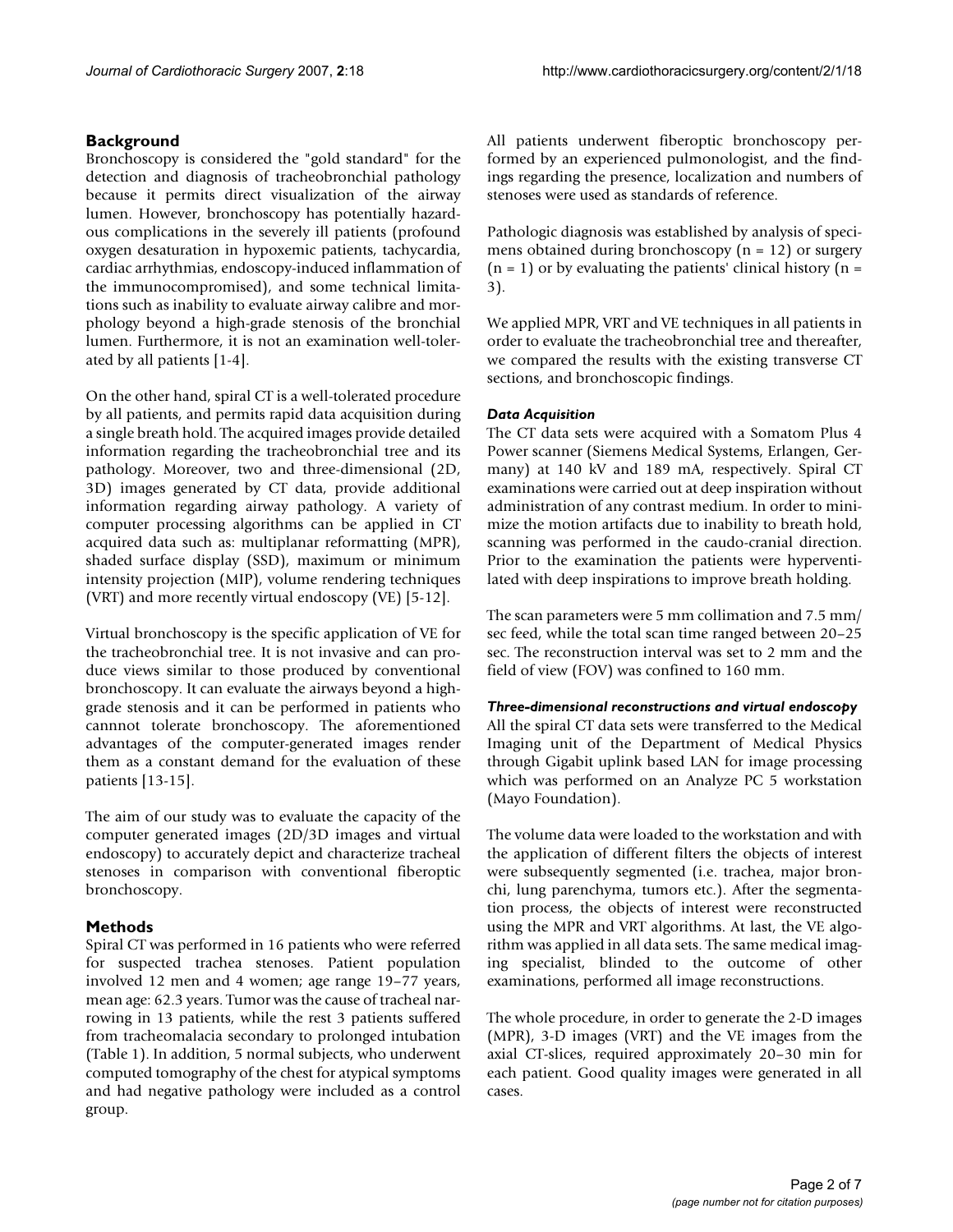| <b>Diagnosis</b>                  | No of patients $(n = 16)$ | No of stenosis $(n = 21)$ |
|-----------------------------------|---------------------------|---------------------------|
| Malignant diseases $(n = 11)$     |                           |                           |
| Invasion by adjacent cancer       |                           |                           |
| -Lung cancer                      | ь                         | ь                         |
| -Thyroid cancer                   |                           |                           |
| -Esophageal cancer                |                           |                           |
| <b>Metastases</b>                 |                           |                           |
| -Small cell carcinoma             |                           | 4                         |
| Benign disease $(n = 5)$          |                           |                           |
| <b>Tumors</b>                     |                           |                           |
| -Hamartoma                        |                           |                           |
| -Papillomatosis                   |                           |                           |
| Post tracheal intubation stenoses |                           |                           |

**Table 1: Pathologic diagnoses in 16 patients with stenoses at brochoscopy**

Two independent radiologists, not informed about the clinical history of the patients and their bronchoscopic findings, evaluated the final volume-rendered images. Finally, the interpretations of the computer rendered images were compared to the axial CT images, and bronchoscopic descriptions.

#### *Statistical analysis*

McNemar Test and Wilcoxon Signed Rank Test were applied to evaluate differences between the two groups. A P value of less than 0.05 was considered statistically significant.

# **Results**

### *Axial CT-slices*

A total of 21 tracheal stenoses were depicted during fiberoptic bronchoscopy in all 21 subjects (16 patients with trachea narrowing and 5 normal controls). Both blinded readers observed in the axial CT images the same number of lumen narrowing cases but they did not identify the same stenoses.

In one patient with lung cancer, axial CT didn't demonstrate the presence of the stenosis visualized on bronchoscopy. Both readers couldn't differentiate tumor invasion from the altered anatomy of lower trachea due to previous surgery. On the other hand, in cases with multiple lesions, both readers depicted more lesions than bronchoscopy. There was no statistically significant difference among the bronchoscopic findings and the results of axial CT estimations ( $P = 1.0$ ). Intraobserver differences were not statistically significant ( $P = 1.0$ ).

#### *Multiplanar Reformatting (MPR)*

Reader 1 detected twenty-two (22) stenoses, though reader 2 detected twenty-three (23) stenoses compared to

the twenty-one (21) visualized on bronchoscopy. This 2D- imaging approach depicted more stenoses in subjects with multiple lesions, while bronchoscopy underestimated them. No statistically significant difference among the bronchoscopic findings and the MPR image evaluation was detected ( $P = 0.705$ ). Intraobserver differences were not statistically significant  $(P = 1.0)$ .

#### *Volume rendering technique (VRT)*

Both readers detected a total of twenty-four (24) stenoses compared to the twenty-one proved by bronchoscopy. Using VRT 3D-images, both readers demonstrated a larger number of stenoses in all patients with multiple lesions. No statistically significant difference among the bronchoscopic findings and the VRT image evaluation were detected ( $P = 0.414$ ). Intraobserver differences were not statistically significant ( $P = 1.0$ ).

#### *Virtual endoscopy (VE)*

In our study, virtual endoscopy was very useful in two cases: one patient with papillomatosis, and a second one with a hamartoma (Figure 1) [see Additional file 1], on whom bronchoscopy could not evaluate the lumen of the trachea beyond the narrowed segment, in order to determine the airway patency distal to the lesion. No statistically significant difference among the stenoses depicted by bronchoscopy and the ones observed by VE was detected ( $P = 0.414$ ). Intraobserver differences were not statistically significant ( $P = 1.0$ ).

#### **Discussion**

Patients with suspected trancheobronchial pathology typically undergo conventional CT scanning and fiberoptic bronchoscopy (FB). Although both diagnostic modalities (axial CT, FB) are widely accepted for the detection of tracheal stenoses, novel-imaging techniques have emerged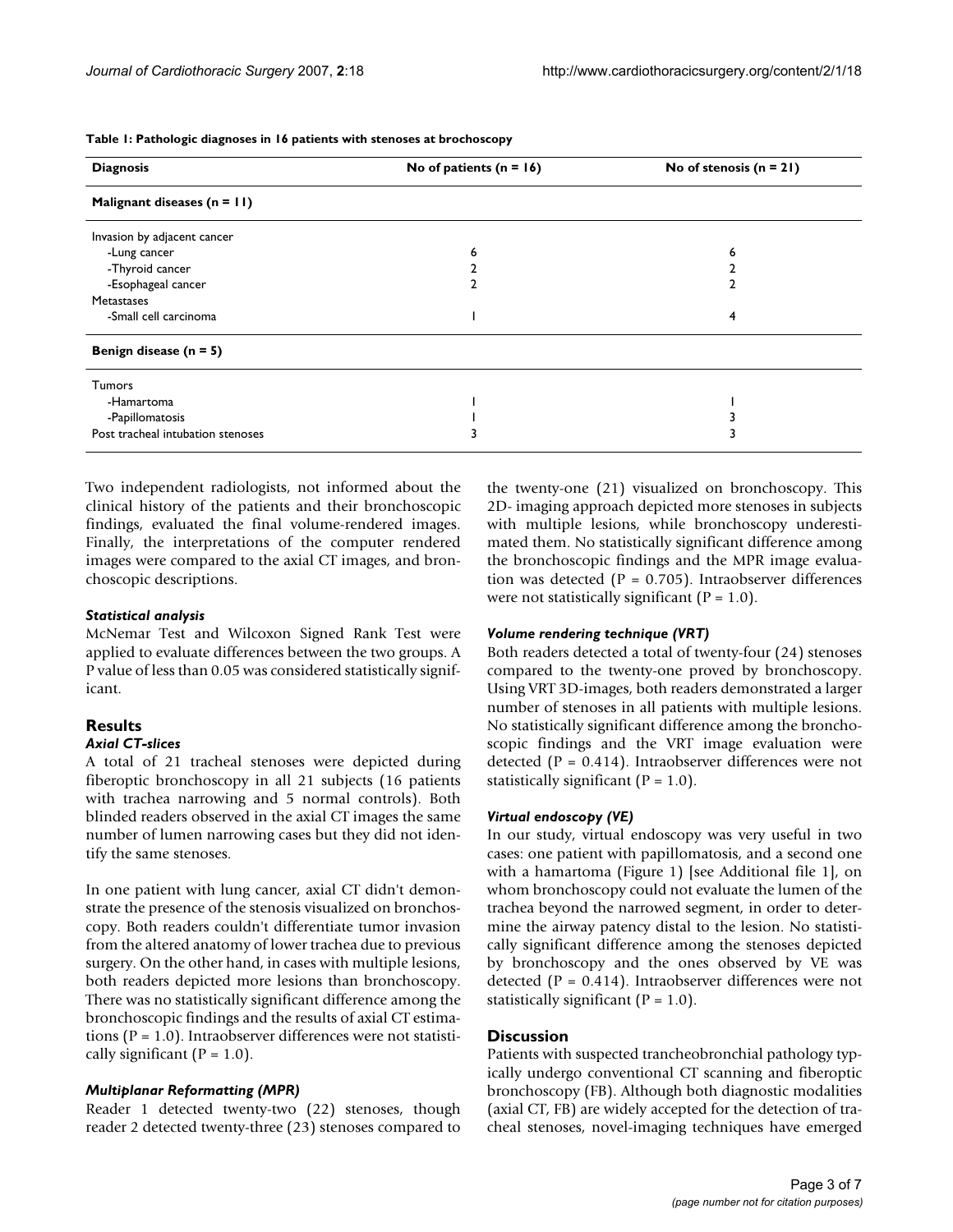

#### Figure 1

Intraluminal tracheal tumor causing severe airway obstruction. Note the nice correlation between the virtual endoscopic image and the fiberoptic bronchoscopy performed later, which confirmed the diagnosis of a rare case of hamartoma. On one hand fiberoptic bronchoscopy provides the opportunity of biopsy and gross evaluation of the disease, but on the other hand it lacks the ability to navigate distal to an obstructive lesion, like in this case where virtual endoscopy showed a normally patent tracheobronchial tree distal to the hamartoma (images not included).

to overcome their limitations with comparable sensitivity and specificity values. The objective of our study was to assess the sensitivity of the computer generated images (2D/3D images and virtual endoscopy) in comparison with conventional fiberoptic bronchoscopy.

**Spiral CT**, from the more recent CT scanners, is a well tolerated procedure by all patients and permits rapid data acquisition with high-resolution images of the main lobar and distal segmental airways during a single breath hold. The acquired images provide detailed information regarding the tracheobronchial tree and its pathology. The majority of airway abnormalities are sufficiently evaluated by axial CT images, but there are some limitations of axial images for assessing the airways, such as : (1) limited ability to detect subtle airway stenosis; (2) underestimation of the craniocaudal extent of disease; (3) difficulty displaying the relationships of the airway to adjacent mediastinal structures; (4) inadequate representation of airways oriented obliquely to the axial plane; (5) difficulty assessing the interfaces and surfaces of airways that lie parallel to the axial plane; and (6) generation of a large number of images for review [7,16-18].

The creation of 2-D and 3-D images reformatted from the original axial CT data set can help to overcome these limitations. Such images also augment 3-dimensional perception of the disease, which consequently leads to improved diagnostic confidence of interpretation; enhanced communication among radiologists, clinicians, and patients; and improved pre-procedural planning [6]. By reducing a large axial CT data set into a few images, CT reconstructions also offer clinical physicians the potential advantage of efficiency of review, which is increasingly important in this era of increasing clinical demands in daily practice.

Moreover two and three-dimensional (2D, 3D) imaging generated by CT data, provide additional information; both intraluminal and extraluminal; regarding airways anatomy and pathology and has proven to be a wellestablished method in the diagnosis of those diseases (Figures 2, 3).

A variety of computer processing algorithms can be preformed such as multiplanar reformatting (MPR), shaded surface display (SSD), maximum or minimum intensity projection (MIP), volume rendering techniques (VRT) and virtual endoscopy (VE).

SSD is the most well known technique, where each image voxel is classified as either 0% or 100% (0 or 1) of a tissue type depending on a threshold chosen to display the organ of interest. Its main advantage is that it is a simple process, can be performed on inexpensive computer platforms, and does not require great processing time. Its primary drawback is that the resultant image is related to the selected threshold, thus exploiting only a small part of the volume dataset.

MIP is based on the display of the lowest or highest intensity voxels. Its main disadvantage is the inability to sustain spatial relationships inherent to the data set, while its fundamental advantages are that it requires small processing time and threshold selections are avoided.

In VRT techniques, the entire volume dataset is classified allowing voxels to be clustered into multiple categories on



# Figure 2

Tracheal stricture after invasion of adjacent thyroid cancer. Axial CT shows parenchymal irregularity and enlargement of the right thyroid lobe. The mass has eroded the right lateral tracheal wall and extended intraluminal to the trachea. Reformatted virtual endoscopy images portray the eccentric tracheal stenosis with an excellent 3-dimensional perceptive.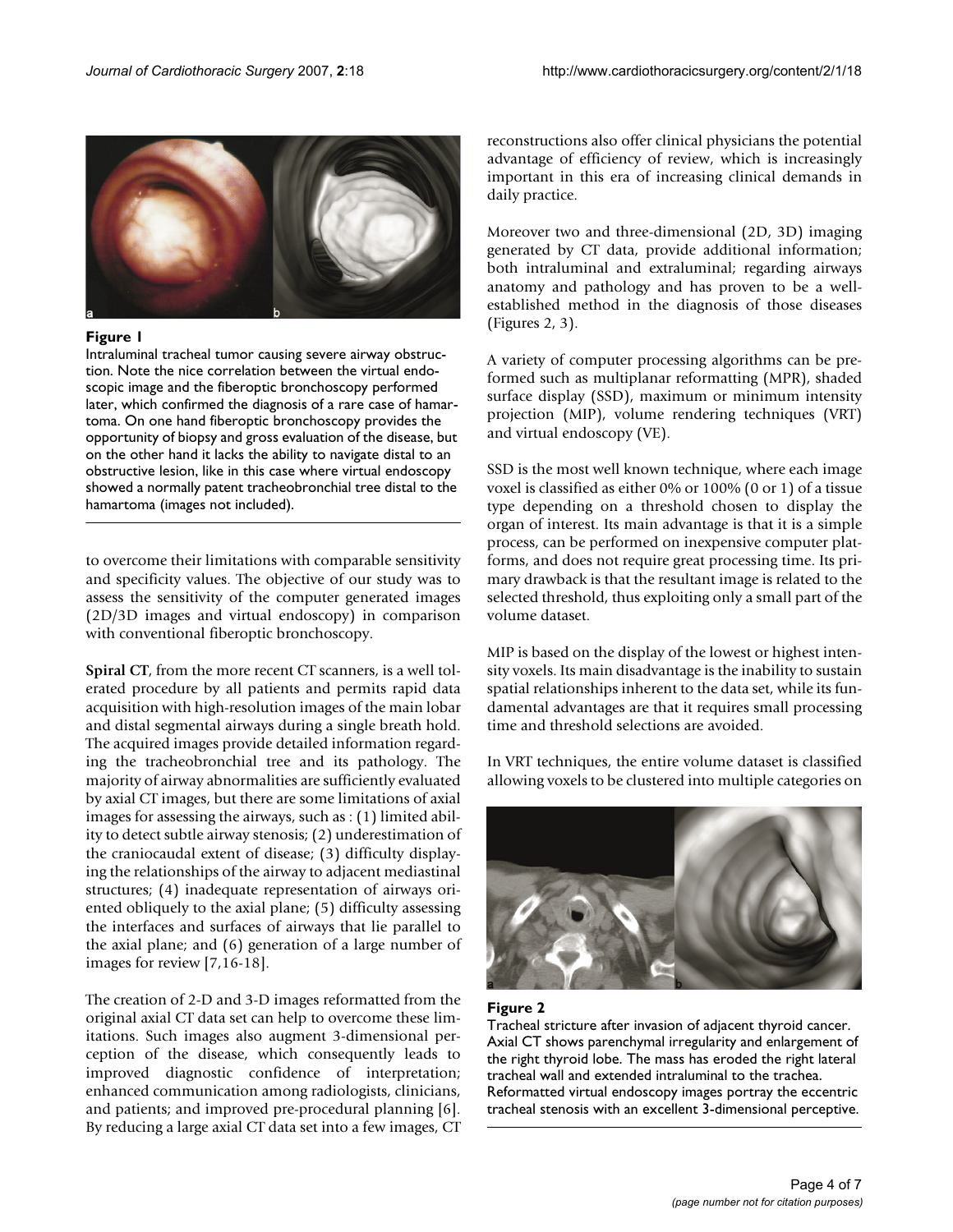

#### Figure 3

Tracheal invasion of adjacent lung cancer causing severe lumen stricture and distortion. Axial CT provides important information about the extraluminal structures; large fluid collection in the hemithorax, invasion and displacement of the tracheobronchial tree along with mediastinal lymphadenopathy; while reconstructed virtual endoscopic images demonstrate a distorted partially obstructed tracheal lumen. Distal navigation was only available with virtual endoscopy and provided also views of a compromised right main stem bronchus.

the basis of their attenuation coefficients, and subsequently the clusters are reconstructed as separate anatomic structures. Its primary benefit is that it maintains the original spatial relationships of the volume data. Furthermore, VRT adds depth and enhances details allowing the reproduction of life-like images. However, its main disadvantage is that it requires more computer power and greater processing time than SSD and MIP [4,19-22].

In VE endoluminal surface views produced resemble the ones obtained with fiberoptic bronchoscopy. The main advantage of VE is that it allows perspective volume rendering of the airways without any time-consuming preprocessing. VE is not invasive and can go beyond strictures which the real endoscope cannot overpass (Figues 1, 3).

**Fiberoptic bronchoscopy (FB**) is the best imaging modality for detection and diagnosis of tracheobronchial pathology because it permits direct evaluation of the endoluminal and mucosal lesions of the respiratory tract and can guide biopsies for histologic analysis. However, conventional bronchoscopy has some limitations: (1) it can't pass through severe airway narrowings, (2) it provides scarce information concerning the extent of extraluminal disease and (3) it cannot be tolerated by some patients.

To overcome the limitations of broncoscopy, the abovementioned CT – computed generated images were applied for the evaluation of tracheobronchial pathology.

**Virtual bronchoscopy** may be used as a complementary imaging technique to conventional bronchoscopy in order to assess the patency of airways beyond a site of high-grade stenoses where the bronchoscope cannot pass [6,23], or in order to provide a navigational aid to improve the yield and safety of transbronchial biopsy [6,24,25]. This sophisticated 3D radiographic imaging technique has even been considered for surveillance of lung malingnancies as a screening program by Wood et al. [26]. It facilitates the evaluation of bronchial lesions from multiple angles overcoming the limits of conventional bronchoscopy [27]. It is an accurate, non-invasive, objective, and readily reproducible imaging modality that may complement conventional diagnostic approaches (axial CT, FB) and may provide a beneficial management of pulmonary patients (Figure 4).

In published literature, CT virtual bronchoscopy is proven to be comparable to FB due to its high specificity, sensitivity and accuracy [28]. According to Xiong et al. [29], the sensitivity of CT based virtual bronchoscopy (ctvb) in detecting central tumors was 93.3% and its accuracy was 93.5%, while according to Hope et al. [30] the methods sensitivity in detecting stenoses of the central airways is 90%, its specificity is 96.6%, and its accuracy is 95.5%.

In our study the computer generated images detected the same stenoses with bronchoscopy, with the advantage that VE found additional stenoses beyond the areas that the bronchoscope could not transverse. These findings can possibly indicate that VE has high diagnostic yield in the setting of multiple lesions. It may provide accurate morphological characterization and mapping of the lesions, helping to plan the most appropriate treatment. Moreover we believe among others that VE may play the role of preliminary study in patients that are not capable to undergo conventional bronchoscopy. In this case the





Benign post-intubation tracheal stenosis in a patient with a history of prolonged intensive care unit hospitalization. Virtual bronchoscopy images show a concentric mild lumen stricture with normal patency of the distal airway. In this case invasive fiberoptic bronchoscopy was completely avoided.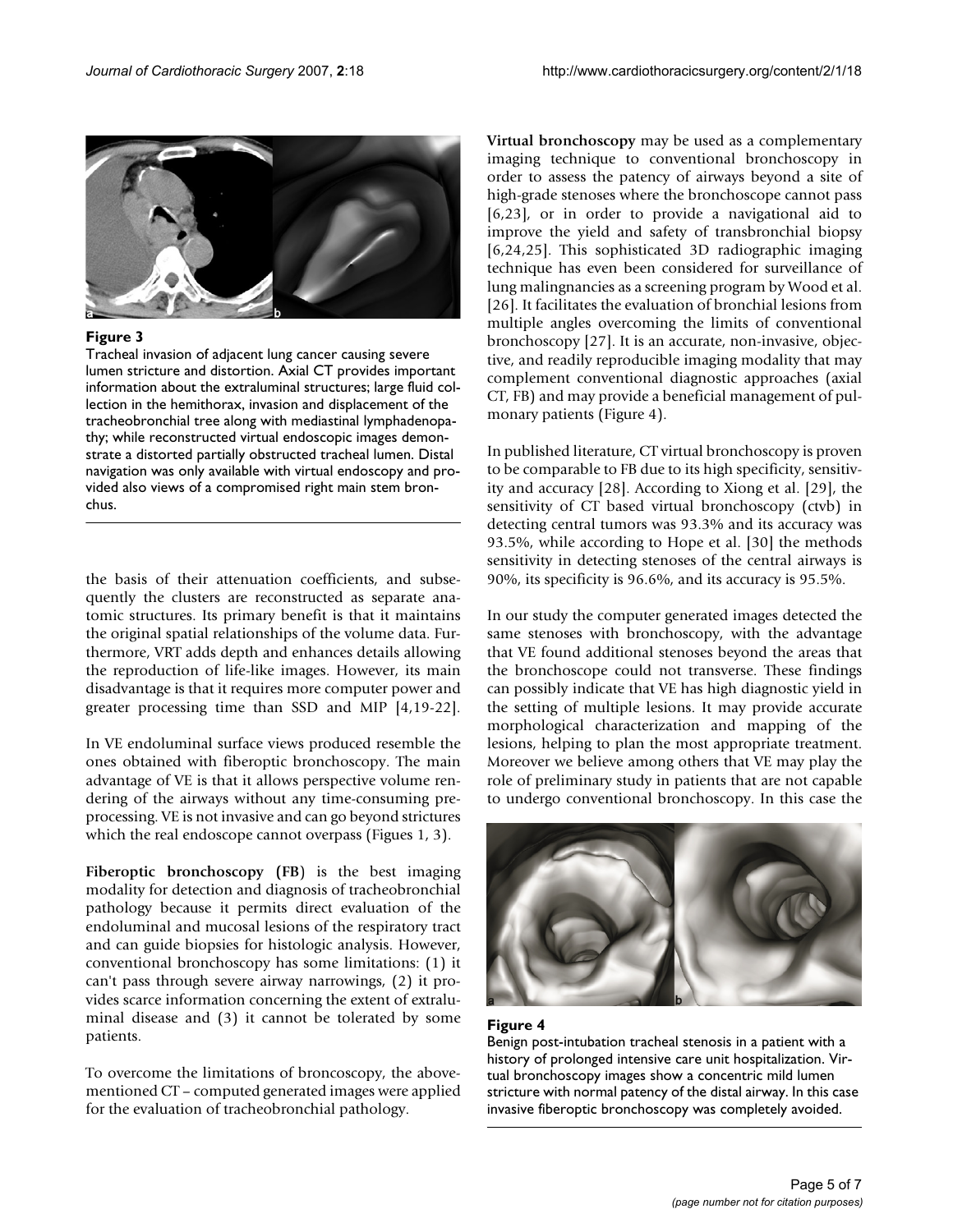preliminary VE can help to obtain accurate topography of the lesion making the bronchoscopy quicker [5].

### **Conclusion**

CT and computed generated images may provide a high fidelity, noninvasive and reproducible evaluation of the trachea compared to bronchoscopy. Thoracic surgeons may benefit from the application of three-dimensional and virtual endoscopy imaging, particularly when evaluating patency distal to high-grade stenoses. These techniques may represent a reliable alternative method for patients not amenable to conventional bronchoscopy.

#### **Abbreviations**

MPR: Multiplanar Reformatting

VRT: Volume Rendering Techniques

VE: Virtual Endoscopy

SSD: Shaded Surface Display

MIP: Maximum or minimum Intensity Projection

FB: Fiberoptic Bronchoscopy

#### **Competing interests**

The author(s) declare that they have no competing interests.

#### **Authors' contributions**

All authors: 1) have made substantial contributions to conception and design, or acquisition of data, or analysis and interpretation of data; 2) have been involved in drafting the manuscript or revising it critically for important intellectual content; and 3) have given final approval of the version to be published.

# **Additional material**

# **Additional file 1**

*VE movie of a tracheal tumor causing severe airway obstruction. The video file provided describes the intraluminal tracheal tumor causing the severe airway obstruction of Figure 1. Note the excellent depiction of the main stem bronchi as well as the detailed description of the tracheal tumor both proximally and distally to the lesion.*

Click here for file

[\[http://www.biomedcentral.com/content/supplementary/1749-](http://www.biomedcentral.com/content/supplementary/1749-8090-2-18-S1.mpg) 8090-2-18-S1.mpg]

#### **References**

Pereira W Jr., Kovnat DM, Snider GL: [A prospective cooperative](http://www.ncbi.nlm.nih.gov/entrez/query.fcgi?cmd=Retrieve&db=PubMed&dopt=Abstract&list_uids=657853) **[study of complications following flexible fiberoptic bronchos](http://www.ncbi.nlm.nih.gov/entrez/query.fcgi?cmd=Retrieve&db=PubMed&dopt=Abstract&list_uids=657853)[copy.](http://www.ncbi.nlm.nih.gov/entrez/query.fcgi?cmd=Retrieve&db=PubMed&dopt=Abstract&list_uids=657853)** *Chest* 1978, **73(6):**813-816.

- 2. Pue CA, Pacht ER: **[Complications of fiberoptic bronchoscopy](http://www.ncbi.nlm.nih.gov/entrez/query.fcgi?cmd=Retrieve&db=PubMed&dopt=Abstract&list_uids=7842773) [at a university hospital.](http://www.ncbi.nlm.nih.gov/entrez/query.fcgi?cmd=Retrieve&db=PubMed&dopt=Abstract&list_uids=7842773)** *Chest* 1995, **107(2):**430-432.
- 3. Kagadis GC, Panagiotopoulou EC, Priftis KN, Vaos G, Nikiforidis GC, Anthracopoulos MB: **.** *Journal of Pediatric Surgery* 2007 in press.
- 4. Kagadis GC, Patrinou V, Kalogeropoulou CP, Karnabatidis D, Petsas T, Nikiforidis GC, Dougenis D: **[Virtual endoscopy in the diagno](http://www.ncbi.nlm.nih.gov/entrez/query.fcgi?cmd=Retrieve&db=PubMed&dopt=Abstract&list_uids=11673008)[sis of an adult double tracheal bronchi case.](http://www.ncbi.nlm.nih.gov/entrez/query.fcgi?cmd=Retrieve&db=PubMed&dopt=Abstract&list_uids=11673008)** *European journal of radiology* 2001, **40(1):**50-53.
- 5. Amorico MG, Drago A, Vetruccio E, Bollino F, Pizzuti G, Gallo E: **[Tracheobronchial stenosis: role of virtual endoscopy in diag](http://www.ncbi.nlm.nih.gov/entrez/query.fcgi?cmd=Retrieve&db=PubMed&dopt=Abstract&list_uids=17171527)[nosis and follow-up after therapy.](http://www.ncbi.nlm.nih.gov/entrez/query.fcgi?cmd=Retrieve&db=PubMed&dopt=Abstract&list_uids=17171527)** *La Radiologia medica* 2006, **111(8):**1064-1077.
- 6. Boiselle PM, Ernst A: **[Recent advances in central airway imag](http://www.ncbi.nlm.nih.gov/entrez/query.fcgi?cmd=Retrieve&db=PubMed&dopt=Abstract&list_uids=12006457)[ing.](http://www.ncbi.nlm.nih.gov/entrez/query.fcgi?cmd=Retrieve&db=PubMed&dopt=Abstract&list_uids=12006457)** *Chest* 2002, **121(5):**1651-1660.
- 7. Remy-Jardin M, Remy J, Artaud D, Fribourg M, Duhamel A: **[Volume](http://www.ncbi.nlm.nih.gov/entrez/query.fcgi?cmd=Retrieve&db=PubMed&dopt=Abstract&list_uids=9722857) [rendering of the tracheobronchial tree: clinical evaluation of](http://www.ncbi.nlm.nih.gov/entrez/query.fcgi?cmd=Retrieve&db=PubMed&dopt=Abstract&list_uids=9722857) [bronchographic images.](http://www.ncbi.nlm.nih.gov/entrez/query.fcgi?cmd=Retrieve&db=PubMed&dopt=Abstract&list_uids=9722857)** *Radiology* 1998, **208(3):**761-770.
- 8. Remy-Jardin M, Remy J, Artaud D, Fribourg M, Naili A: **[Tracheo](http://www.ncbi.nlm.nih.gov/entrez/query.fcgi?cmd=Retrieve&db=PubMed&dopt=Abstract&list_uids=9680565)[bronchial tree: assessment with volume rendering--technical](http://www.ncbi.nlm.nih.gov/entrez/query.fcgi?cmd=Retrieve&db=PubMed&dopt=Abstract&list_uids=9680565) [aspects.](http://www.ncbi.nlm.nih.gov/entrez/query.fcgi?cmd=Retrieve&db=PubMed&dopt=Abstract&list_uids=9680565)** *Radiology* 1998, **208(2):**393-398.
- 9. Barbalias GA, Liatsikos EN, Kagadis GC, Karnabatidis D, Kalogeropoulou C, Nikiforidis G, Siablis D: **[Ureteropelvic junction](http://www.ncbi.nlm.nih.gov/entrez/query.fcgi?cmd=Retrieve&db=PubMed&dopt=Abstract&list_uids=12441922) [obstruction: an innovative approach combining metallic](http://www.ncbi.nlm.nih.gov/entrez/query.fcgi?cmd=Retrieve&db=PubMed&dopt=Abstract&list_uids=12441922) [stenting and virtual endoscopy.](http://www.ncbi.nlm.nih.gov/entrez/query.fcgi?cmd=Retrieve&db=PubMed&dopt=Abstract&list_uids=12441922)** *The Journal of urology* 2002, **168(6):**2383-6; discussion 2386.
- 10. Barbalias GA, Liatsikos EN, Siablis D, Kagadis GC, Petsas T, Athanassopoulos A, Nikiforidis G, Sant G: **[Virtual endoscopy in renal](http://www.ncbi.nlm.nih.gov/entrez/query.fcgi?cmd=Retrieve&db=PubMed&dopt=Abstract&list_uids=15333217)** artery stenosis: an innovative approach for diagnosis and follow-up. *lournal of endourology / Endourological Society* 2004, **[low-up.](http://www.ncbi.nlm.nih.gov/entrez/query.fcgi?cmd=Retrieve&db=PubMed&dopt=Abstract&list_uids=15333217)** *Journal of endourology / Endourological Society* 2004, **18(6):**540-543.
- 11. Kagadis GC, Siablis D, Liatsikos EN, Petsas T, Nikiforidis GC: **[Virtual](http://www.ncbi.nlm.nih.gov/entrez/query.fcgi?cmd=Retrieve&db=PubMed&dopt=Abstract&list_uids=16372116) [endoscopy of the urinary tract.](http://www.ncbi.nlm.nih.gov/entrez/query.fcgi?cmd=Retrieve&db=PubMed&dopt=Abstract&list_uids=16372116)** *Asian journal of andrology* 2006, **8(1):**31-38.
- 12. Liatsikos EN, Siablis D, Kagadis GC, Karnabatidis D, Petsas T, Kalogeropoulou C, Voudoukis TP, Athanassopoulos A, Perimenis P, Nikiforidis G, Barbalias GA: **[Virtual endoscopy: navigation within](http://www.ncbi.nlm.nih.gov/entrez/query.fcgi?cmd=Retrieve&db=PubMed&dopt=Abstract&list_uids=15735380) [pelvicaliceal system.](http://www.ncbi.nlm.nih.gov/entrez/query.fcgi?cmd=Retrieve&db=PubMed&dopt=Abstract&list_uids=15735380)** *Journal of endourology / Endourological Society* 2005, **19(1):**37-40.
- 13. Ferguson JS, McLennan G: **[Virtual bronchoscopy.](http://www.ncbi.nlm.nih.gov/entrez/query.fcgi?cmd=Retrieve&db=PubMed&dopt=Abstract&list_uids=16352754)** *Proceedings of the American Thoracic Society* 2005, **2(6):**488-91, 504-5.
- 14. Finkelstein SE, Summers RM, Nguyen DM, Schrump DS: **[Virtual](http://www.ncbi.nlm.nih.gov/entrez/query.fcgi?cmd=Retrieve&db=PubMed&dopt=Abstract&list_uids=15382311) [bronchoscopy for evaluation of airway disease.](http://www.ncbi.nlm.nih.gov/entrez/query.fcgi?cmd=Retrieve&db=PubMed&dopt=Abstract&list_uids=15382311)** *Thoracic surgery clinics* 2004, **14(1):**79-86.
- 15. Grenier PA, Beigelman-Aubry C, Fetita C, Preteux F, Brauner MW, Lenoir S: **[New frontiers in CT imaging of airway disease.](http://www.ncbi.nlm.nih.gov/entrez/query.fcgi?cmd=Retrieve&db=PubMed&dopt=Abstract&list_uids=11976844)** *European radiology* 2002, **12(5):**1022-1044.
- 16. Naidich DP, Gruden JF, McGuinness G, McCauley DI, Bhalla M: **[Vol](http://www.ncbi.nlm.nih.gov/entrez/query.fcgi?cmd=Retrieve&db=PubMed&dopt=Abstract&list_uids=8989755)[umetric \(helical/spiral\) CT \(VCT\) of the airways.](http://www.ncbi.nlm.nih.gov/entrez/query.fcgi?cmd=Retrieve&db=PubMed&dopt=Abstract&list_uids=8989755)** *Journal of thoracic imaging* 1997, **12(1):**11-28.
- 17. Rubin GD: **[Data explosion: the challenge of multidetector](http://www.ncbi.nlm.nih.gov/entrez/query.fcgi?cmd=Retrieve&db=PubMed&dopt=Abstract&list_uids=11116170)[row CT.](http://www.ncbi.nlm.nih.gov/entrez/query.fcgi?cmd=Retrieve&db=PubMed&dopt=Abstract&list_uids=11116170)** *European journal of radiology* 2000, **36(2):**74-80.
- 18. Salvolini L, Bichi Secchi E, Costarelli L, De Nicola M: **[Clinical appli](http://www.ncbi.nlm.nih.gov/entrez/query.fcgi?cmd=Retrieve&db=PubMed&dopt=Abstract&list_uids=10802203)[cations of 2D and 3D CT imaging of the airways--a review.](http://www.ncbi.nlm.nih.gov/entrez/query.fcgi?cmd=Retrieve&db=PubMed&dopt=Abstract&list_uids=10802203)** *European journal of radiology* 2000, **34(1):**9-25.
- 19. Assimos DG, Vining DJ: **[Virtual endoscopy.](http://www.ncbi.nlm.nih.gov/entrez/query.fcgi?cmd=Retrieve&db=PubMed&dopt=Abstract&list_uids=11248919)** *Journal of endourology / Endourological Society* 2001, **15(1):**47-51.
- 20. Hopper KD, Iyriboz AT, Wise SW, Neuman JD, Mauger DT, Kasales CJ: **[Mucosal detail at CT virtual reality: surface versus vol](http://www.ncbi.nlm.nih.gov/entrez/query.fcgi?cmd=Retrieve&db=PubMed&dopt=Abstract&list_uids=10671603)[ume rendering.](http://www.ncbi.nlm.nih.gov/entrez/query.fcgi?cmd=Retrieve&db=PubMed&dopt=Abstract&list_uids=10671603)** *Radiology* 2000, **214(2):**517-522.
- 21. Robb RA: **[Virtual endoscopy: development and evaluation](http://www.ncbi.nlm.nih.gov/entrez/query.fcgi?cmd=Retrieve&db=PubMed&dopt=Abstract&list_uids=10838008) [using the Visible Human datasets.](http://www.ncbi.nlm.nih.gov/entrez/query.fcgi?cmd=Retrieve&db=PubMed&dopt=Abstract&list_uids=10838008)** *Comput Med Imaging Graph* 2000, **24(3):**133-151.
- 22. Stenzl A, Frank R, Eder R, Recheis W, Knapp R, zur Nedden D, Bartsch G: **[3-Dimensional computerized tomography and virtual](http://www.ncbi.nlm.nih.gov/entrez/query.fcgi?cmd=Retrieve&db=PubMed&dopt=Abstract&list_uids=9474138) [reality endoscopy of the reconstructed lower urinary tract.](http://www.ncbi.nlm.nih.gov/entrez/query.fcgi?cmd=Retrieve&db=PubMed&dopt=Abstract&list_uids=9474138)** *The Journal of urology* 1998, **159(3):**741-746.
- 23. Fleiter T, Merkle EM, Aschoff AJ, Lang G, Stein M, Gorich J, Liewald F, Rilinger N, Sokiranski R: **[Comparison of real-time virtual and](http://www.ncbi.nlm.nih.gov/entrez/query.fcgi?cmd=Retrieve&db=PubMed&dopt=Abstract&list_uids=9393172)** fiberoptic bronchoscopy in patients with bronchial carci-<br>noma: opportunities and limitations. Air 1997. **[noma: opportunities and limitations.](http://www.ncbi.nlm.nih.gov/entrez/query.fcgi?cmd=Retrieve&db=PubMed&dopt=Abstract&list_uids=9393172)** *Ajr* 1997, **169(6):**1591-1595.
- 24. McAdams HP, Goodman PC, Kussin P: **[Virtual bronchoscopy for](http://www.ncbi.nlm.nih.gov/entrez/query.fcgi?cmd=Retrieve&db=PubMed&dopt=Abstract&list_uids=9574616) [directing transbronchial needle aspiration of hilar and medi](http://www.ncbi.nlm.nih.gov/entrez/query.fcgi?cmd=Retrieve&db=PubMed&dopt=Abstract&list_uids=9574616)[astinal lymph nodes: a pilot study.](http://www.ncbi.nlm.nih.gov/entrez/query.fcgi?cmd=Retrieve&db=PubMed&dopt=Abstract&list_uids=9574616)** *Ajr* 1998, **170(5):**1361-1364.
- 25. Shinagawa N, Yamazaki K, Onodera Y, Miyasaka K, Kikuchi E, Dosaka-Akita H, Nishimura M: **[CT-guided transbronchial biopsy using](http://www.ncbi.nlm.nih.gov/entrez/query.fcgi?cmd=Retrieve&db=PubMed&dopt=Abstract&list_uids=15006979)**